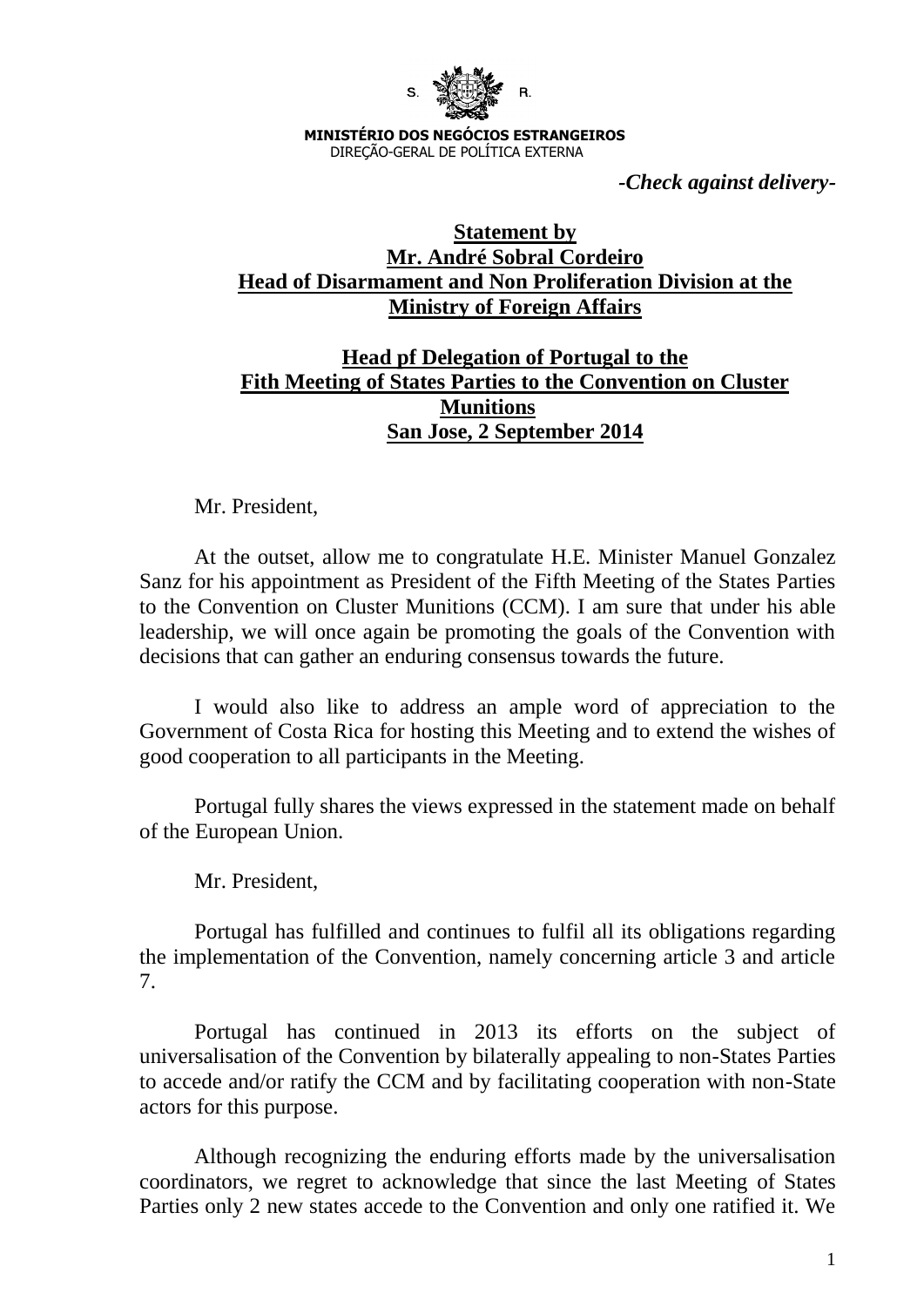

must strive to bring all States to the Convention. We congratulate Belize and St. Kits and Nevis for their accession and the Republic of Congo for its ratification.

It is also regrettable that the main producers still remain outside the CCM. Portugal believes that it is essential to continue to draw the attention of the major producers and users of cluster munitions for the indiscriminately lethal character of those weapons and thus to persuade them of the unlawful Humanitarian consequences of the use of such weapons.

Efforts regarding the universalisation of the Convention could tackle both ratification of the CCM and, if that is not possible, at least the promotion of a *de facto* situation that can eventually lead to the adherence to the CCM, such as a moratorium on the use, production and transfer of cluster munitions.

We have previously noticed that the stringent rules of the CCM have been referred to as a reason for a more cautious approach to ratification or accession by some Countries, despite their support for the goals of the Convention and what it stands for.

While Portugal strongly feels that the strength of the provisions is a commendable feature of the CCM, States Parties should, at the same time, be aware of the perception by States that are yet to become Parties of the consequences of the Convention provisions, as well as of the decisions taken by the States Parties. These perceptions naturally include concerns over possible future financial burdens associated with the CCM.

Mr. President,

Along with Spain, Chile, Croatia and Mexico, Portugal submitted a nonpaper at the Intersessional Meeting last April on the subject of "The Convention on Cluster Munitions up to the 1<sup>st</sup> Review Conference: achievements, challenges and possible lines of action". One of the aims of this document was to highlight the possible synergies with other Conventions that deal with the same kind of weaponry, as well as with other Humanitarian Law Conventions.

The Humanitarian aspects of the CCM must be underlined as much as its disarmament characteristics. Not only the use of cluster munitions is a violation of Humanitarian Law, but its consequences generate long lasting disabilities that must be addressed fully by the States.

The effects of cluster munitions in the daily life of the populations remain a serious obstacle to the development in some regions that is why clearance of contaminated areas must remain high in our agenda.